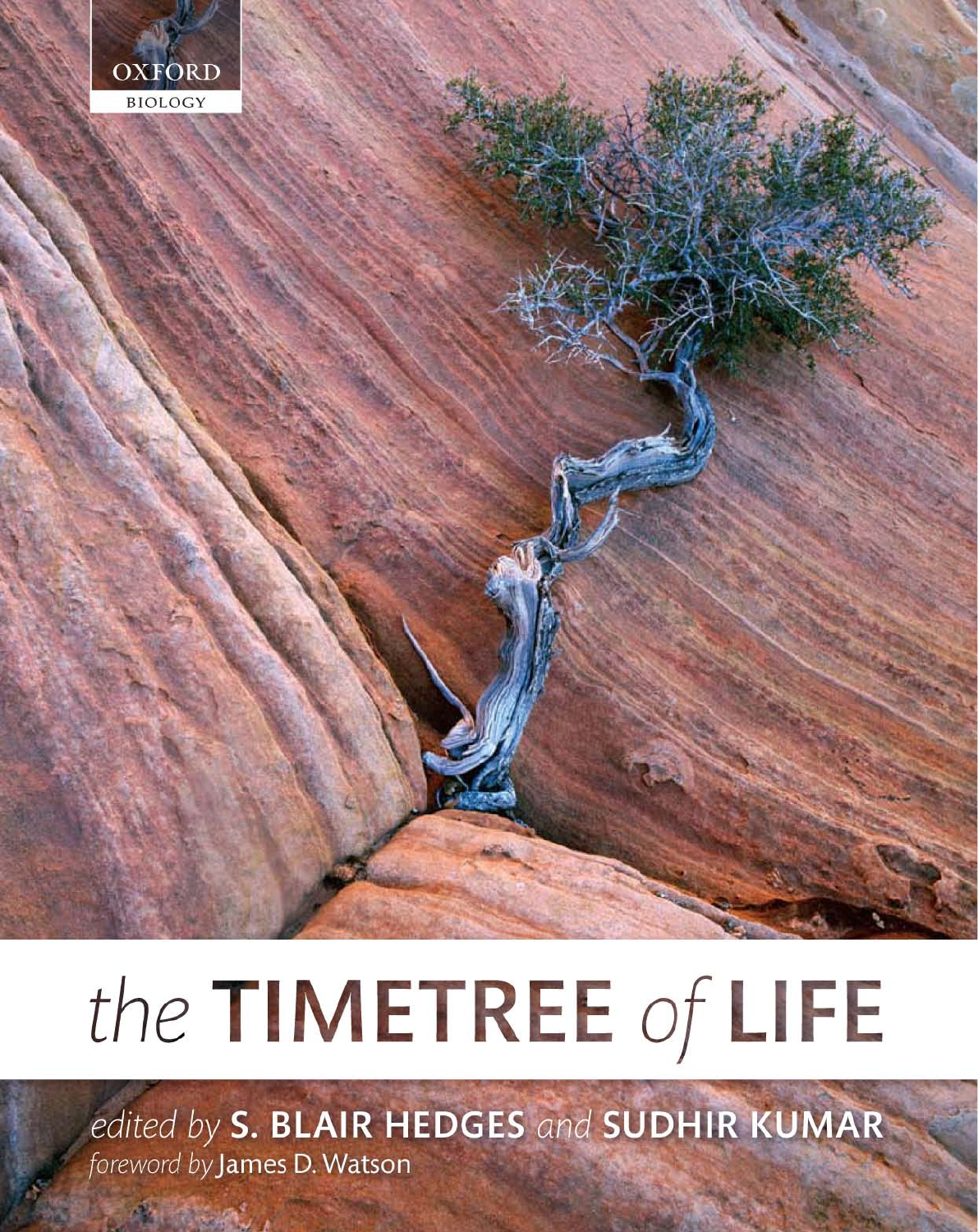# Ratites and tinamous (Paleognathae)

# *Allan J. Baker* a,b,*\* and Sérgio L. Pereira*<sup>a</sup>

a Department of Natural History, Royal Ontario Museum, 100 Queen's Park Crescent, Toronto, ON, Canada; bDepartment of Ecology and Evolutionary Biology, University of Toronto, Toronto, ON, Canada \*To whom correspondence should be addressed (allanb@rom. on.ca)

# Abstract

The Paleognathae is a monophyletic clade containing ~32 species and 12 genera of ratites and 46 species and nine genera of tinamous. With the exception of nuclear genes, there is strong molecular and morphological support for the close relationship of ratites and tinamous. Molecular time estimates with multiple fossil calibrations indicate that all six families originated in the Cretaceous (146–66 million years ago, Ma). The radiation of modern genera and species occurred from the Oligocene–Miocene boundary (23 Ma) to the Pleistocene (1.8–0.012 Ma). The basal splits within the ratites are approximately coincident with the breakup of Gondwana, suggesting that the different lineages rafted on continental landmasses to their present locations.

The Superorder Paleognathae consists of the flightless ratites and the volant tinamous. It is the closest relative of the remaining birds in the Superorder Neognathae. Ratites are named for their raft-like (ratis) sternum that lacks a keel, whereas the tinamous have a keeled sternum. Tinamous share with the ratites a complex bone structure in the roof of the mouth termed a paleognathous palate. The ratites include the Emu and four species of cassowaries in Australia and New Guinea (1), five species of kiwis (*2*) and possibly 14 extinct species of moas from New Zealand (*3*), two species of rheas from South America, the Ostrich (Fig. 1) now restricted to Africa but once more widely distributed across Europe and Asia, and five extinct species of elephant birds from Madagascar. Forty-six species of tinamous occur in South and Central America (1). Eight fossil species possessing a paleognathous palate occur from the late Paleocene (66–56 Ma) to the middle Eocene (~40 Ma) of the Northern Hemisphere (*4*). However, they appear to be a paraphyletic assemblage, and have been placed basal to

the ratites (*5*). Here, we review the phylogenetic relationships and divergence times of the extant clades of ratites, the extinct moas and the tinamous.

Longstanding debates about whether the paleognaths are monophyletic or polyphyletic were not settled until phylogenetic analyses were conducted on morphological characters (*6–9*), transferrins (*10*), chromosomes (*11, 12*), *α-crystallin A* sequences (*13, 14*), DNA–DNA hybridization data  $(15, 16)$ , and DNA sequences (e.g.,  $17-21$ ). However, relationships among paleognaths are still not resolved, with a recent morphological tree based on 2954 characters placing kiwis (Apterygidae) as the closest relatives of the rest of the ratites (*9*), in agreement with other morphological studies using smaller data sets (*6–8, 22*). DNA sequence trees place kiwis in a derived clade with the Emus and Cassowaries (Casuariiformes) (*19–21, 23,*  24). The conflict between morphological and molecular



Fig. 1 An Ostrich (*Struthio camelus*), Family Struthionidae. Credit: J. Cracraft.

A. J. Baker and S. L. Pereira. Ratites and tinamous (Paleognathae). Pp. 412-414 in *The Timetree of Life*, S. B. Hedges and S. Kumar, Eds. (Oxford University Press, 2009).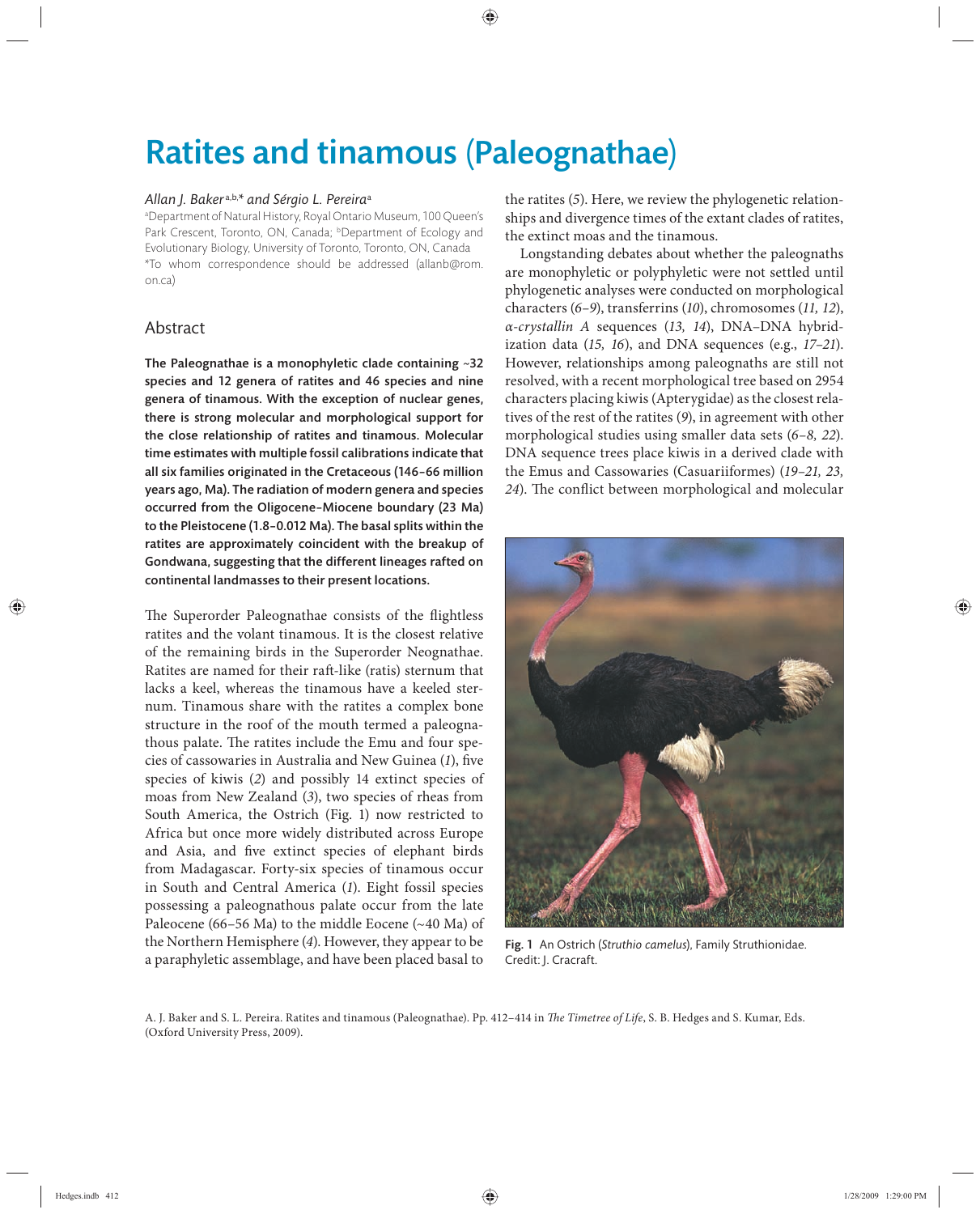

Fig. 2 A timetree of ratites and tinamous (Paleognathae). Divergence times are shown in Table 1. *Abbreviation*: K (Cretaceous).

phylogenies lies in where to place the root of the tree (*8*). The extinct moas are not recovered as the closest relatives to kiwis (*19, 20*) in the molecular trees, contrary to the morphological trees where they are closest relatives. The rheas (Rheiformes) and ostrich (Struthioniformes) also exchange places in different molecular trees (8, 19, 20). Nuclear gene sequences often place tinamous (Tinamiformes) within the ratites (*25*), possibly due to stochastic sorting of gene lineages across short basal branches that prevent recovery of the species tree (*26*).

The Paleognathae timetree is based on the most recent analyses that include multiple fossil calibrations and allow for different rates of evolution in different branches of the tree (*21*, *27, 28*) based on partial or complete mitochondrial genomes (Fig. 2). The basal split between ratites and tinamous is estimated to have occurred ~108 Ma. Moas diverged from the lineage leading to the other modern ratites ~95 Ma, followed by the rheas about 87 Ma, and ostrich 78 Ma. The Emu and cassowary lineage split from the kiwi lineage ~77 Ma, Emu and cassowaries diverged ~41 Ma, the rhea genera diverged about 14 Ma, and the moa and kiwi lineages diversified within the last 18–4 million years. Other estimates within Paleognathae have suggested more recent divergence times (18–31), but these were obtained using single anchor-points and methods of molecular dating that did not account for uncertainty in fossil ages or variable rates of molecular evolution.

With the possible exception of the Ostrich, which may have walked to Africa following the rafting of the India–Madagascar plate to Asia, ratite divergence times fit the vicariance biogeography hypothesis. These large flightless birds probably rafted to their current geographic locations on the landmasses resulting from the fragmentation of the supercontinent Gondwana (21, *27*). Early molecular dating studies that did not account properly for phylogenetic and fossil calibration uncertainties resulted in much younger divergence times (*17,*  18, 30, 31). This in turn led to the alternative hypothesis that flighted ancestors (e.g., lithornids) of crown-group taxa dispersed after the fragmentation of Gondwana (4) and that descendant lineages became secondarily flightless on separate landmasses in the southern hemisphere. New molecular dates (*27, 28*) based on multiple fossil anchor-points suggest instead that a single loss of flight in modern ratites in Gondwana is highly likely. The tinamou lineage probably originated in the South American portion of Gondwana and never dispersed beyond the Americas. Diversification of moas in New Zealand has been attributed to earth history events and global cooling that fragmented ranges and promoted allopatric divergence of lineages (*3*).

## Acknowledgments

Support for this work was provided by NSERC, U.S. National Science Foundation, and the ROM Foundation.

### References

- 1. S. J. J. F. Davies, *Ratites and tinamous, Tinamidae, Rheidae, Dromaiidae, Casuariidae, Apterygidae, Struthionidae* (Oxford University Press, New York, 2002).
- 2. M. L. Burbidge, R. M. Colbourne, H. A. Robertson, A. J. Baker, *Cons. Genet.* **4**, 167 (2003).
- 3. A. J. Baker, L. Huynen, O. Haddrath, C. D. Millar, D. M. Lambert, *Proc. Natl. Acad. Sci. U.S.A.* **102**, 8257 (2005).